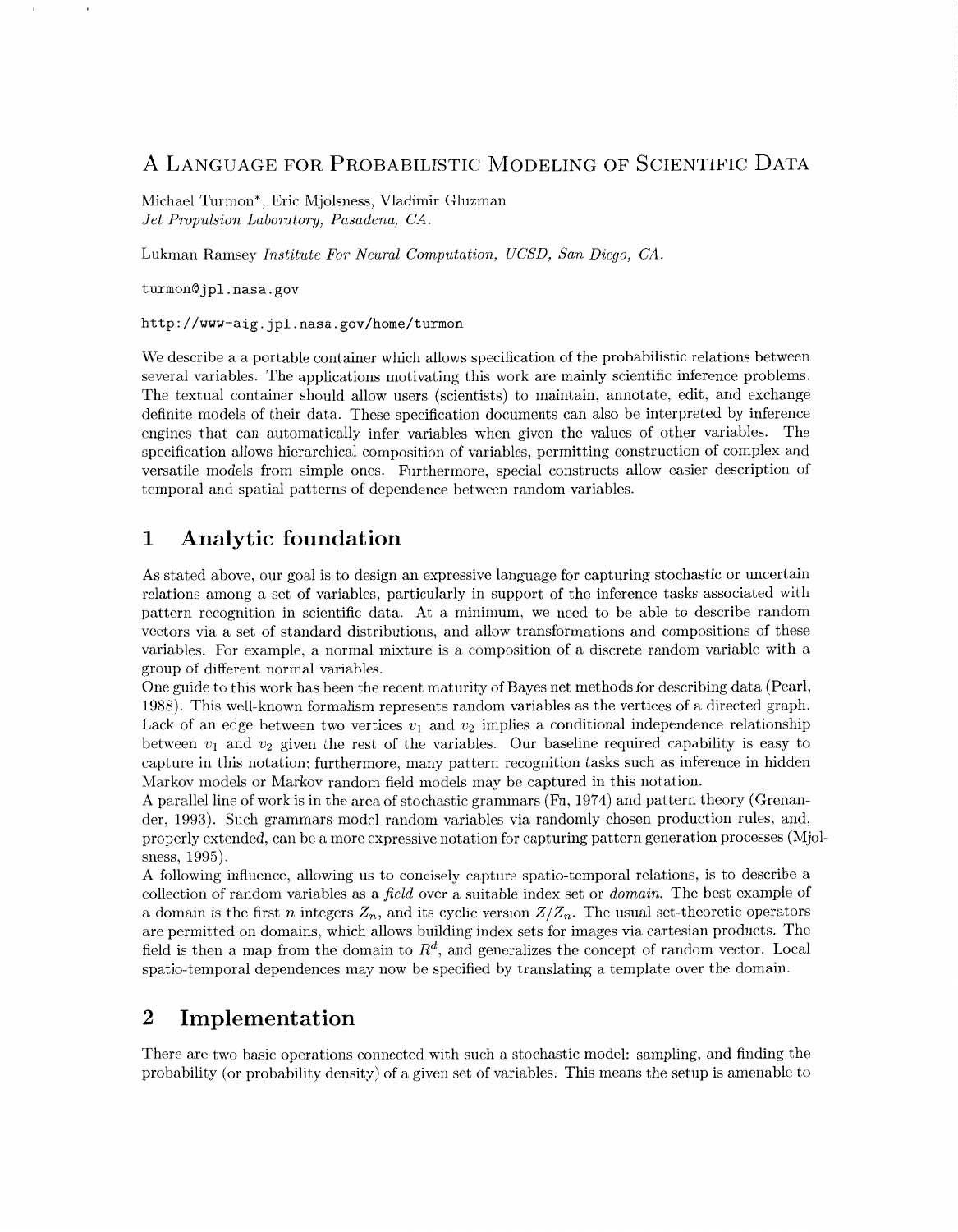| <b>G</b> vanable                                | dist                                     |          |                                     |       |                         |
|-------------------------------------------------|------------------------------------------|----------|-------------------------------------|-------|-------------------------|
| O @ dimension: 2<br>$O$ $Q$ dist                | ElementName: dist                        |          | ValuesOK?                           |       | Update                  |
| <b>Q</b> variable<br>O ● dimension: 2           | Add Attribute                            |          |                                     |       | <b>Delete Attribute</b> |
| $O$ <b>@</b> dist                               | Name                                     | Value    |                                     |       | Type                    |
| <b>So</b> variable                              | name                                     | quietsun |                                     | CDATA |                         |
| @ dimension: 2                                  |                                          |          |                                     |       |                         |
| <b>Co</b> dist<br>œ.<br>O @ type: discrete      | Default Whitespa Nested B Nested B Style |          |                                     |       |                         |
| O @ number: 6                                   | $-dist-$                                 |          |                                     |       |                         |
| $O$ $\bullet$ prob: 0.2365                      |                                          |          |                                     |       |                         |
| $O$ $\bullet$ $v_3$                             | tvne                                     |          |                                     |       | discrete                |
| <b>@</b> prob: 0.2365<br>$\circ$                | number                                   |          |                                     |       | 3                       |
| $O$ <b>@</b> $vs.$                              | prob                                     |          |                                     |       | 0.583                   |
| O @ prob: 0.2096                                | val-                                     |          |                                     |       |                         |
| $\bullet$ $\bullet$ $\vee$<br>$O$ <b>a</b> dist | dist.                                    |          |                                     |       |                         |
| $O$ @ prob. $0.2096$                            |                                          |          |                                     |       |                         |
| $O$ $\bullet$ $m$                               | type                                     |          |                                     |       | normal                  |
| @ prob: 0.05389                                 | mean                                     |          |                                     |       | [0.01.001]              |
| $\circ$ $\bullet$ val                           | covar                                    |          | [17.175e-05 0.0 ] [0.0 5.993e-05 ]] |       |                         |
| O @ brob: 0.05389                               |                                          |          |                                     |       |                         |
| $\bullet$ $\bullet$ $\vee$ $\circ$              | nroh                                     |          |                                     |       | 0.2394                  |
| $O$ <b>a</b> dist                               | val                                      |          |                                     |       |                         |

Figure I: Editing a hierarchical model in JUMBO

an object-oriented design in which variables are the objects supporting these two methods. Access to the model is given by specifying its URI and giving the names of the variables to be sampled, or the variable names and values if the probability is to be computed. As the "back-end" to this system, we have written a library supporting these operations, suitable for linking with applications needing to evaluate models.

The "front-end" must support browsing and editing. Although many textual representations can capture the above structures, we have chosen XML, the emerging eXtensible Markup Language standard. Using XML allows us to use off-the-shelf parsers to assist the computational engine, as well as standard editors to form the side visible to scientific users. Figure 2 shows one such editing interface, called JUMBO, with a mixture model from a science application highlighted. The model is a set of three variables, each a normal mixture in two dimensions. The variables are encoded, as described above, as a composition of a discrete distribution and several normal distributions.

# **3 Applications**

We describe two applications of this system, the first to solar image analysis and the second to clustering of genetic expression data. In the solar image analysis problem, we observe images of the sun in several modalities, and from these images, we wish to segment the solar disk into region types to explore the links between solar activity and climatic variability.

Many sets of such images are available. The set we describe here consists of magnetograms and photograms of size  $1024^2$  taken since 1996 from the MDI (Michelson Doppler Imager) instrument aboard the ESA/NASA SoHO satellite. The initial modeling problem is simply to define the statistical distribution of the vector  $y$  of two observables for the three region types: sunspot, faculae, and quiet sun. We have done this by fitting a normal mixture to distributions of pixels in scientist-labeled images, obtaining models for  $P(y \mid spot)$ , etc. See figure 2 for a scatterplot of observations y, coded by region type, and a corresponding mixture for the sunspot model. Models for all the classes may be conveniently encoded using the XML scheme we have described. It is precisely such a model which is displayed in figure 1.

We have developed a GUI-driven system called StarTool for this type of image labeling (Turmon *et al.*, 1997). Currently, the system accepts XML probability models which its engine uses to produce labelings of single images, and tirne-series of labelings of many images. Because of the editing capability described above, it is easy to allow scientists to browse and edit the XML modelfiles from within the same GUI. This system has the clear advantage that for scientific analysis.